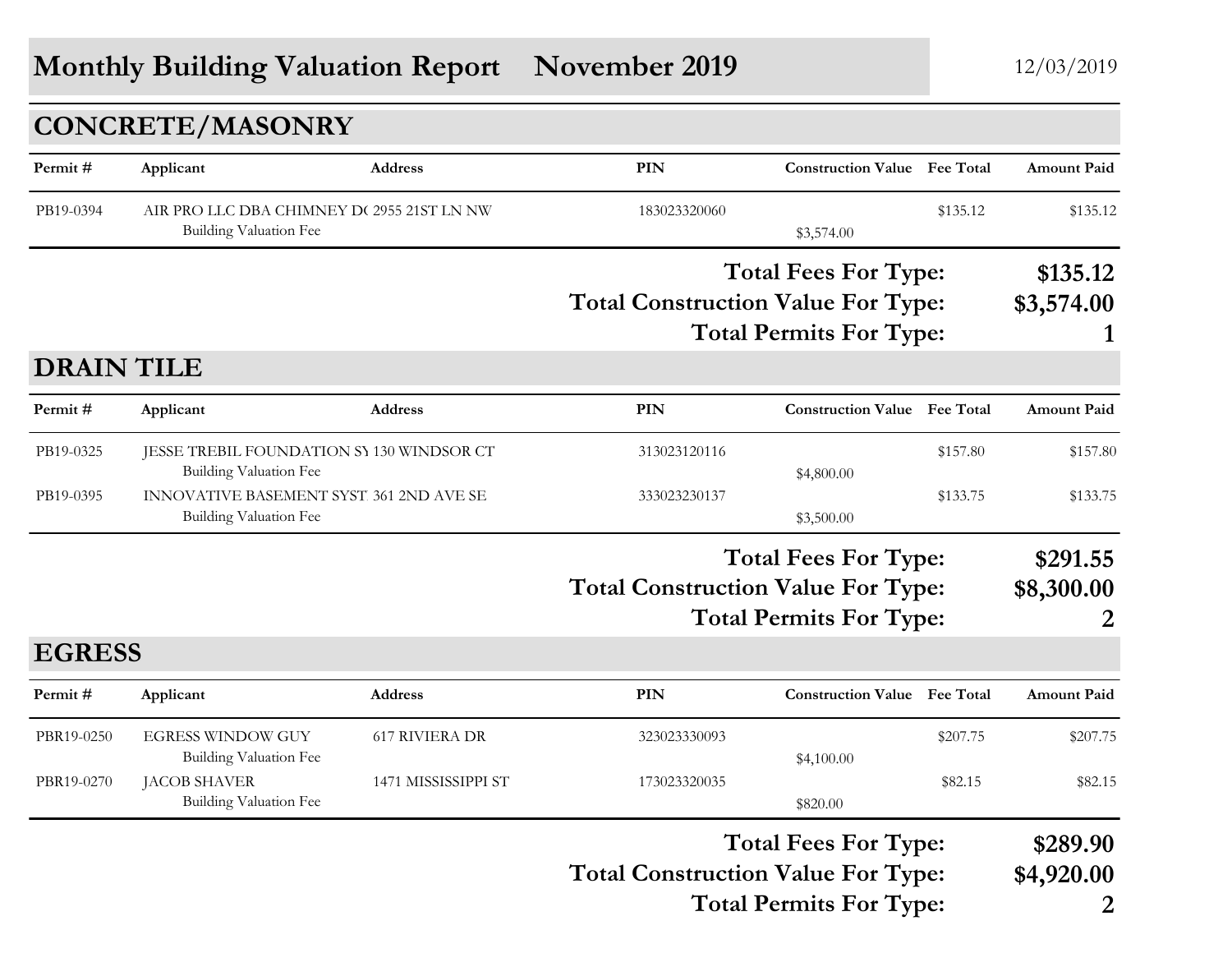# **REMODEL**

| Permit#    | Applicant                                      | Address                 | PIN          | <b>Construction Value</b>                                              | <b>Fee Total</b> | <b>Amount Paid</b> |
|------------|------------------------------------------------|-------------------------|--------------|------------------------------------------------------------------------|------------------|--------------------|
| PBR19-0242 | Anu V Berry                                    | 1344 OLD HWY 8 NW       | 203023410065 |                                                                        | \$177.50         | \$177.50           |
|            | Building Valuation Fee                         |                         |              | \$3,000.00                                                             |                  |                    |
| PBR19-0245 | JAMES BARTON DESIGN/BUILI 2063 MISSISSIPPI CIR |                         | 183023420004 |                                                                        | \$150.00         | \$150.00           |
|            | Building Valuation Fee                         |                         |              | \$2,000.00                                                             |                  |                    |
| PBR19-0247 | THE WINDOW STORE HOME IN 1509 28TH AVE NW      |                         | 193023240038 |                                                                        | \$143.00         | \$143.00           |
|            | Building Valuation Fee                         |                         |              | \$4,000.00                                                             |                  |                    |
| PBR19-0258 | <b>MATTHEW E WINIECKI</b>                      | <b>566 4TH AVE NW</b>   | 293023140073 |                                                                        | \$48.25          | \$48.25            |
|            | Building Valuation Fee                         |                         |              | \$500.00                                                               |                  |                    |
| PBR19-0269 | PRATT ORDWAY LLC                               | 500 MAIN ST             | 293023130061 |                                                                        | \$1,881.19       | \$1,881.19         |
|            | Building Valuation Fee                         |                         |              | \$85,233.00                                                            |                  |                    |
| PBR19-0271 | ACCESSIBLE HOMES, LLC                          | <b>1598 26TH AVE NW</b> | 193023240008 |                                                                        | \$507.50         | \$507.50           |
|            | Building Valuation Fee                         |                         |              | \$15,000.00                                                            |                  |                    |
|            |                                                |                         |              | <b>HI.IT</b><br>$\mathbf{\mathbf{\mathbf{\mathbf{\mathbf{H}}}}}$<br>т. |                  |                    |

**Total Fees For Type: \$2,907.44**

**Total Construction Value For Type: \$109,733.00 Total Permits For Type: 6**

### **REMODEL - BASEMENT**

| Permit #   | Applicant                                 | <b>Address</b> | PIN          | <b>Construction Value</b> Fee Total |          | <b>Amount Paid</b> |
|------------|-------------------------------------------|----------------|--------------|-------------------------------------|----------|--------------------|
| PBR19-0246 | THE FORTRESS PROJECT, INC. 600 SEARLES ST |                | 203023420040 |                                     | \$942.45 | \$942.45           |
|            | Building Valuation Fee                    |                |              | \$34,400.00                         |          |                    |

# **Total Construction Value For Type: \$34,400.00 Total Fees For Type: \$942.45**

**Total Permits For Type: 1**

# **REMODEL - BATHROOM**

| Permit#    | Applicant                                                            | <b>Address</b>     | PIN          | <b>Construction Value</b> Fee Total |          | <b>Amount Paid</b> |
|------------|----------------------------------------------------------------------|--------------------|--------------|-------------------------------------|----------|--------------------|
| PBR19-0238 | GREAT LAKES WINDOW SIDIN 1465 LONG LAKE CT<br>Building Valuation Fee |                    | 173023220032 | \$6,000.00                          | \$260.00 | \$260.00           |
| PBR19-0244 | DOOLIN HILL HOMES, LLC<br>Building Valuation Fee                     | 2868 LAKE DIANE CT | 183023340052 | \$24,000.00                         | \$755.00 | \$755.00           |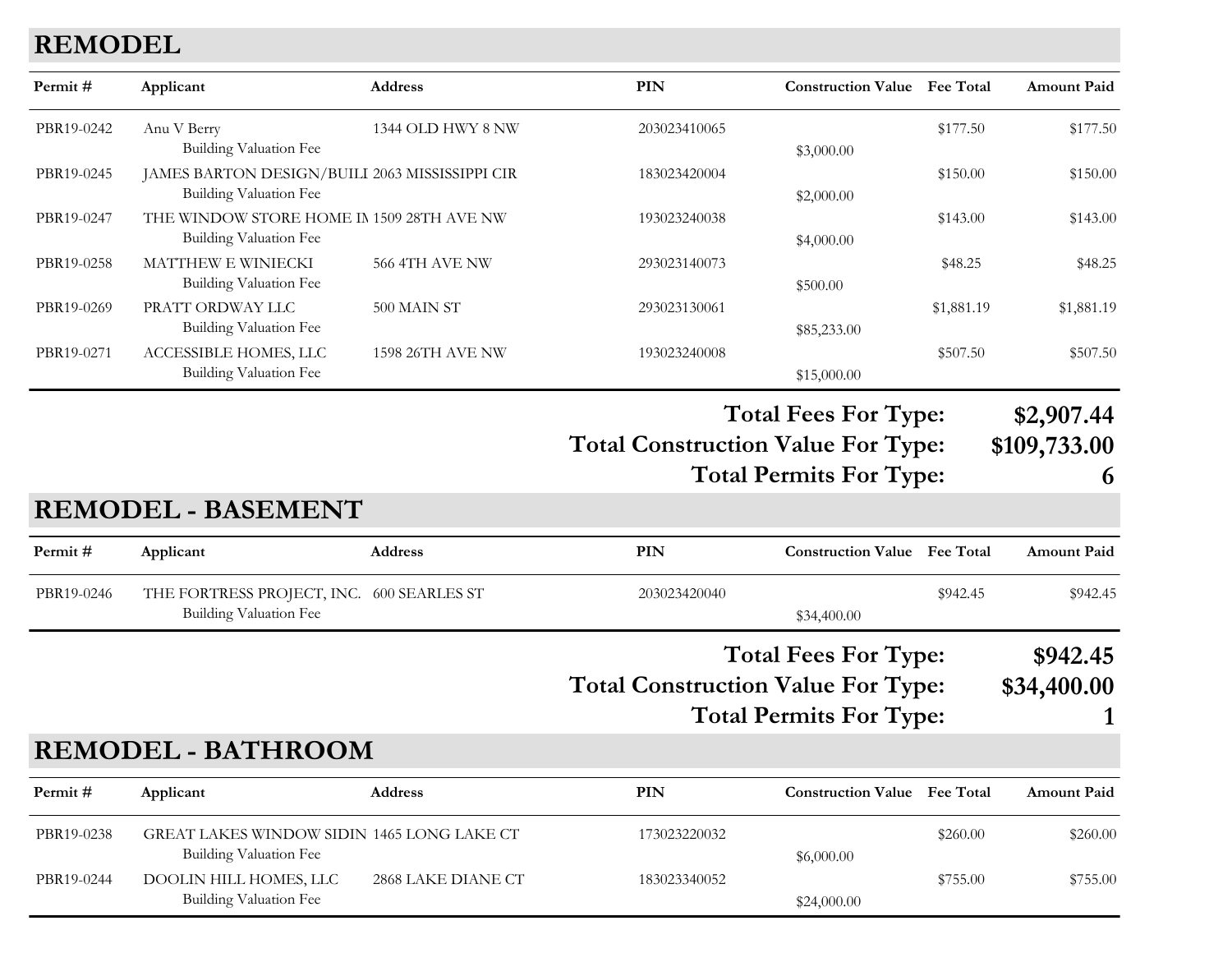# **Total Construction Value For Type: \$30,000.00 Total Fees For Type: \$1,015.00**

**Total Permits For Type: 2**

| PIN<br><b>Construction Value</b> Fee Total<br>Permit#<br>Applicant<br>Address<br>PB19-0379<br>RENOVATIONS UNLIMITED IN 658 MCCALLUM DR<br>\$180.00<br>323023330069<br>Building Valuation Fee<br>\$6,000.00<br>PB19-0382<br><b>MARK D LARSON</b><br>2542 17TH AVE NW<br>183023110018<br>\$124.50<br>Building Valuation Fee<br>\$3,000.00<br>CRUSH CITY CONSTRUCTION I 658 CONTINENTAL DR<br>PB19-0392<br>323023330015<br>\$346.50<br><b>Building Valuation Fee</b><br>\$15,000.00<br><b>ROOFS RUS</b><br>PB19-0393<br>300 16TH AVE NW<br>303023440001<br>\$253.65<br>Building Valuation Fee<br>\$9,298.00<br>PATES INC<br>PB19-0396<br><b>211 17TH AVE SW</b><br>\$272.29<br>313023110028<br><b>Building Valuation Fee</b><br>\$10,580.00<br>PB19-0397<br>Garlock-French Roofing<br>1805 LONG LAKE RD<br>\$699.44<br>183023440082<br><b>Building Valuation Fee</b><br>\$38,887.00<br><b>Total Fees For Type:</b><br><b>Total Construction Value For Type:</b><br><b>Total Permits For Type:</b><br>Roofing/Siding<br><b>PIN</b><br><b>Construction Value Fee Total</b><br>Address<br>Permit #<br>Applicant<br>APEX CONSTRUCTION INC<br>PB19-0387<br>866 2ND AVE NW<br>293023110003<br>\$180.00<br><b>Building Valuation Fee</b><br>\$6,000.00<br><b>Total Fees For Type:</b><br><b>Total Construction Value For Type:</b><br><b>Total Permits For Type:</b><br>Siding | Roofing |  |  |                           |
|----------------------------------------------------------------------------------------------------------------------------------------------------------------------------------------------------------------------------------------------------------------------------------------------------------------------------------------------------------------------------------------------------------------------------------------------------------------------------------------------------------------------------------------------------------------------------------------------------------------------------------------------------------------------------------------------------------------------------------------------------------------------------------------------------------------------------------------------------------------------------------------------------------------------------------------------------------------------------------------------------------------------------------------------------------------------------------------------------------------------------------------------------------------------------------------------------------------------------------------------------------------------------------------------------------------------------------------------------------------------|---------|--|--|---------------------------|
|                                                                                                                                                                                                                                                                                                                                                                                                                                                                                                                                                                                                                                                                                                                                                                                                                                                                                                                                                                                                                                                                                                                                                                                                                                                                                                                                                                      |         |  |  | <b>Amount Paid</b>        |
|                                                                                                                                                                                                                                                                                                                                                                                                                                                                                                                                                                                                                                                                                                                                                                                                                                                                                                                                                                                                                                                                                                                                                                                                                                                                                                                                                                      |         |  |  | \$180.00                  |
|                                                                                                                                                                                                                                                                                                                                                                                                                                                                                                                                                                                                                                                                                                                                                                                                                                                                                                                                                                                                                                                                                                                                                                                                                                                                                                                                                                      |         |  |  | \$124.50                  |
|                                                                                                                                                                                                                                                                                                                                                                                                                                                                                                                                                                                                                                                                                                                                                                                                                                                                                                                                                                                                                                                                                                                                                                                                                                                                                                                                                                      |         |  |  | \$346.50                  |
|                                                                                                                                                                                                                                                                                                                                                                                                                                                                                                                                                                                                                                                                                                                                                                                                                                                                                                                                                                                                                                                                                                                                                                                                                                                                                                                                                                      |         |  |  | \$253.65                  |
|                                                                                                                                                                                                                                                                                                                                                                                                                                                                                                                                                                                                                                                                                                                                                                                                                                                                                                                                                                                                                                                                                                                                                                                                                                                                                                                                                                      |         |  |  | \$272.29                  |
|                                                                                                                                                                                                                                                                                                                                                                                                                                                                                                                                                                                                                                                                                                                                                                                                                                                                                                                                                                                                                                                                                                                                                                                                                                                                                                                                                                      |         |  |  | \$699.44                  |
|                                                                                                                                                                                                                                                                                                                                                                                                                                                                                                                                                                                                                                                                                                                                                                                                                                                                                                                                                                                                                                                                                                                                                                                                                                                                                                                                                                      |         |  |  | \$1,876.38<br>\$82,765.00 |
|                                                                                                                                                                                                                                                                                                                                                                                                                                                                                                                                                                                                                                                                                                                                                                                                                                                                                                                                                                                                                                                                                                                                                                                                                                                                                                                                                                      |         |  |  | 6                         |
|                                                                                                                                                                                                                                                                                                                                                                                                                                                                                                                                                                                                                                                                                                                                                                                                                                                                                                                                                                                                                                                                                                                                                                                                                                                                                                                                                                      |         |  |  |                           |
|                                                                                                                                                                                                                                                                                                                                                                                                                                                                                                                                                                                                                                                                                                                                                                                                                                                                                                                                                                                                                                                                                                                                                                                                                                                                                                                                                                      |         |  |  | <b>Amount Paid</b>        |
|                                                                                                                                                                                                                                                                                                                                                                                                                                                                                                                                                                                                                                                                                                                                                                                                                                                                                                                                                                                                                                                                                                                                                                                                                                                                                                                                                                      |         |  |  | \$180.00                  |
|                                                                                                                                                                                                                                                                                                                                                                                                                                                                                                                                                                                                                                                                                                                                                                                                                                                                                                                                                                                                                                                                                                                                                                                                                                                                                                                                                                      |         |  |  | \$180.00                  |
|                                                                                                                                                                                                                                                                                                                                                                                                                                                                                                                                                                                                                                                                                                                                                                                                                                                                                                                                                                                                                                                                                                                                                                                                                                                                                                                                                                      |         |  |  | \$6,000.00                |
|                                                                                                                                                                                                                                                                                                                                                                                                                                                                                                                                                                                                                                                                                                                                                                                                                                                                                                                                                                                                                                                                                                                                                                                                                                                                                                                                                                      |         |  |  |                           |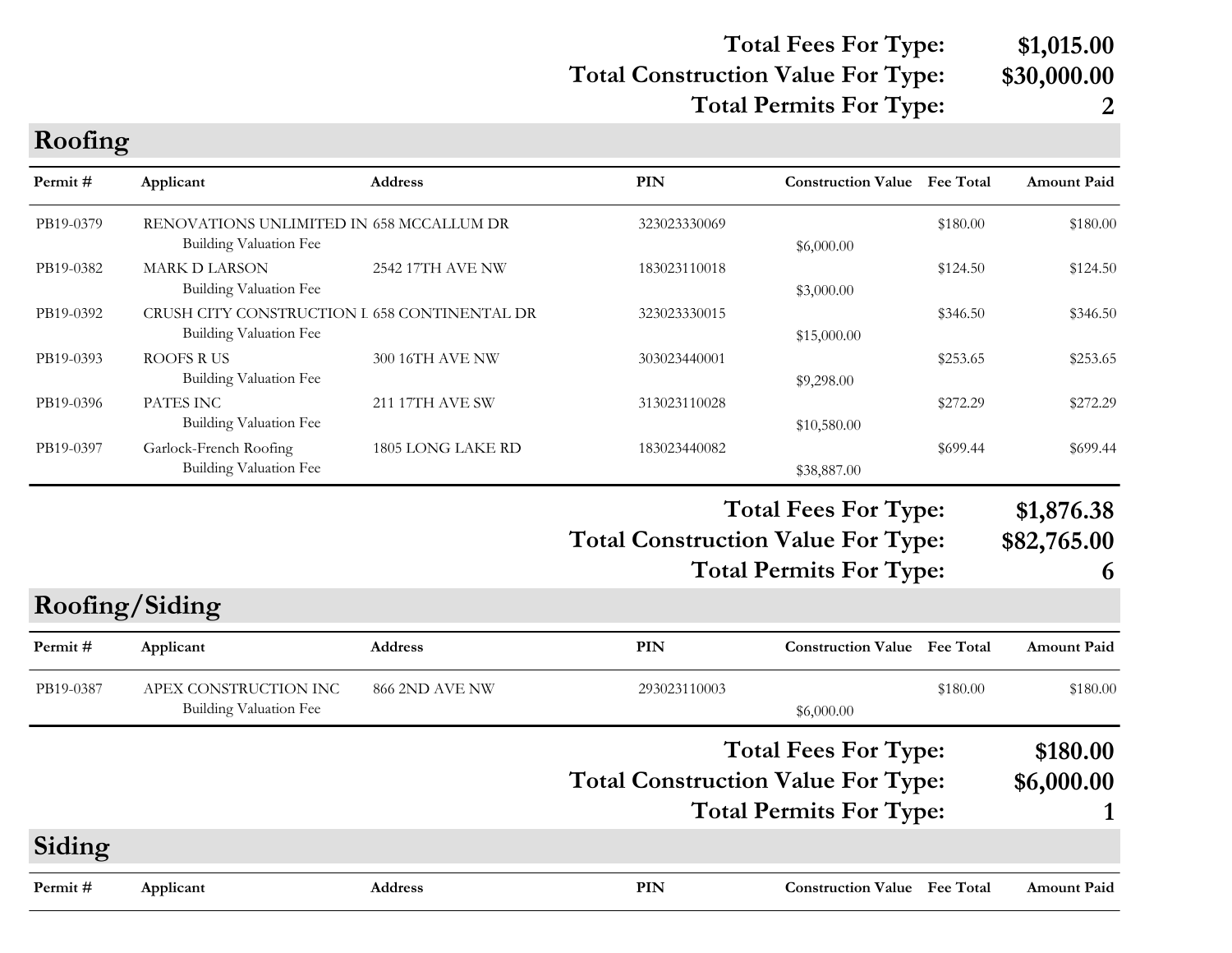| PB19-0245 | MINNESOTA EXTERIORS INC 164 14TH AVE NW   |                    | 293023330029 |             | \$327.95 | \$327.95 |
|-----------|-------------------------------------------|--------------------|--------------|-------------|----------|----------|
|           | Building Valuation Fee                    |                    |              | \$13,897.00 |          |          |
| PB19-0272 | FIRST CHOICE CONTRACTING 2151 29TH AVE NW |                    | 183023310018 |             | \$161.25 | \$161.25 |
|           | <b>Building Valuation Fee</b>             |                    |              | \$4,500.00  |          |          |
| PB19-0353 | MINNESOTA EXTERIORS INC 216 14TH AVE NW   |                    | 293023330025 |             | \$420.40 | \$420.40 |
|           | Building Valuation Fee                    |                    |              | \$18,797.00 |          |          |
| PB19-0380 | KAT CONSTRUCTION LLC                      | 2157 RICE CREEK RD | 183023430003 |             | \$582.50 | \$582.50 |
|           | <b>Building Valuation Fee</b>             |                    |              | \$30,000.00 |          |          |

# **Total Construction Value For Type: \$67,194.00 Total Fees For Type: \$1,492.10 Total Permits For Type: 4**

# **WINDOWS/DOORS**

| Permit#   | Applicant                                                           | <b>Address</b>         | PIN          | <b>Construction Value</b> | <b>Fee Total</b> | <b>Amount Paid</b> |
|-----------|---------------------------------------------------------------------|------------------------|--------------|---------------------------|------------------|--------------------|
| PB19-0246 | MINNESOTA EXTERIORS INC<br><b>Building Valuation Fee</b>            | <b>164 14TH AVE NW</b> | 293023330029 | \$6,392.00                | \$198.20         | \$198.20           |
| PB19-0354 | MINNESOTA EXTERIORS INC<br>Building Valuation Fee                   | <b>216 14TH AVE NW</b> | 293023330025 | \$16,720.00               | \$383.36         | \$383.36           |
| PB19-0376 | MINNESOTA RUSCO INC<br>Building Valuation Fee                       | <b>215 15TH AVE NW</b> | 293023330044 | \$5,000.00                | \$161.50         | \$161.50           |
| PB19-0381 | RENEWAL BY ANDERSEN LLC<br>Building Valuation Fee                   | 2820 LINDEN DR         | 193023340043 | \$51,000.00               | \$855.50         | \$855.50           |
| PB19-0383 | PELLA NORTHLAND<br><b>Building Valuation Fee</b>                    | 1401 BROOKSHIRE CT     | 193023230028 | \$7,525.00                | \$216.76         | \$216.76           |
| PB19-0384 | NEW WINDOWS FOR AMERICA 1446 15TH TER NW<br>Building Valuation Fee  |                        | 203023230032 | \$4,100.00                | \$161.05         | \$161.05           |
| PB19-0385 | MINNESOTA EXTERIORS INC<br><b>Building Valuation Fee</b>            | 728 TORCHWOOD DR       | 303023220017 | \$37,436.00               | \$686.22         | \$686.22           |
| PB19-0389 | MINNESOTA RUSCO INC<br>Building Valuation Fee                       | 1481 19TH AVE NW       | 193023140089 | \$3,000.00                | \$124.50         | \$124.50           |
| PB19-0390 | MINNESOTA RUSCO INC<br>Building Valuation Fee                       | 216 CLEVELAND AVE SW   | 323023110006 | \$2,000.00                | \$106.00         | \$106.00           |
| PB19-0391 | WINDOW CONCEPTS OF MN IN 1820 19TH TER NW<br>Building Valuation Fee |                        | 183023440035 | \$2,400.00                | \$124.20         | \$124.20           |
| PB19-0398 | RENEWAL BY ANDERSEN LLC 537 10TH AVE SW<br>Building Valuation Fee   |                        | 323023310037 | \$11,493.00               | \$290.75         | \$290.75           |
| PB19-0399 | RENEWAL BY ANDERSEN LLC 168 WINDSOR LN                              |                        | 313023120022 |                           | \$383.14         | \$383.14           |